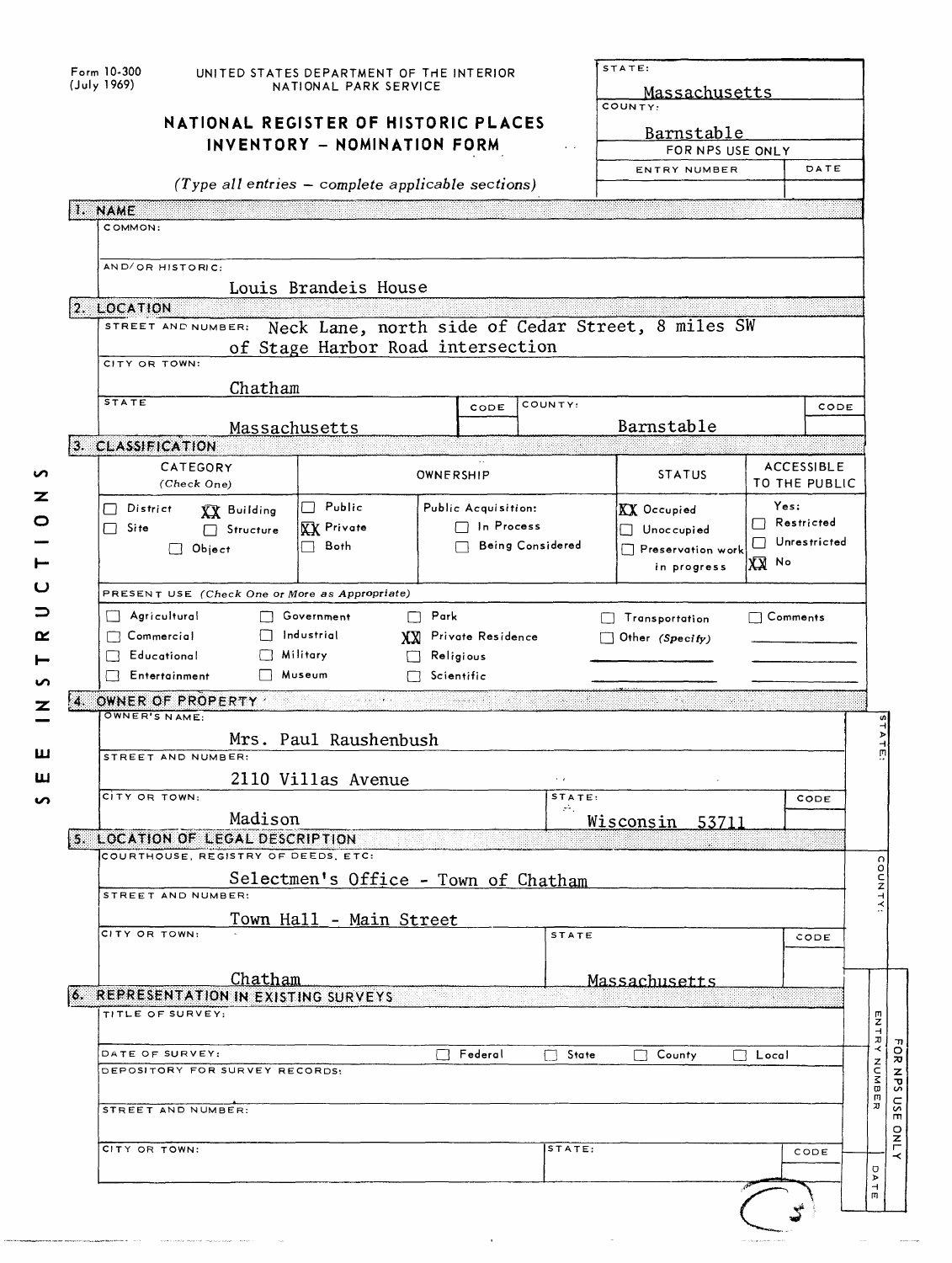| m                        |
|--------------------------|
| m                        |
|                          |
| z                        |
| S                        |
| $\rightarrow$            |
| $\boldsymbol{\pi}$       |
| $\overline{\phantom{0}}$ |
| $\Omega$                 |
| $\overline{\phantom{0}}$ |
| ۰.                       |
| O                        |
| $\mathbf{z}$             |
| x.                       |

| DESCRIPTION      |                   |             |           |              |       |                  |  |
|------------------|-------------------|-------------|-----------|--------------|-------|------------------|--|
|                  |                   |             |           | (Check One)  |       |                  |  |
| <b>CONDITION</b> | Excellent         | Good<br>XХ  | Fair      | Deteriorated | Ruins | Unexposed        |  |
|                  |                   | (Check One) |           |              |       | (Check One)      |  |
|                  | <b>YV</b> Altered |             | Unaltered |              | Moved | XX Original Site |  |

DESCRIBE THE PRESENT AND ORIGINAL, (if **known)** PHYSICAL. APPEARANCE

The Brandeis house stands at the end of a sandy road near the Oyster River, southwest of Chatham. It is surrounded by a large field, fringed with pines and scrub timber, but because of the tall, dense hedge which screens the dwelling, only the gable roof is visible from the approach. The hedge, planted during Brandeis' lifetime, has now reached a height of some twelve feet.

The life-style of Louis Brandeis is accurately reflected in his Cape Cod home, a spartan, forthright, shingled structure, one-and-a-half stories high, with six-over-six sash windows flanked by blue, louvered blinds. The main portion of the house, apparently built in the early 19th century, is typical of the area's vernacular architecture. is characteristically rectangular in shape, with a symmetrical, five-bay facade and a steeply-pitched roof, from which projects a central chimney stack. The shed dormers on both slopes of the roof were probably added a short time prior to Brandeis' purchase of the property, as was the two-story rear kitchen and dormitory wing, and so also the single-story rear dependency which sits at right angles to the main structure and contains a laundry, a maid's room, three guest rooms, and a garage. About twenty-five feet northwest, another rustic, shingled outbuilding once provided additional summer sleeping quarters. Formerly, a windmill, situated between the sleeping hut and the house, supplied the water for household use. In 1944, however, three years after Brandeis' death, the windmill was destroyed by a hurricane.

The dwelling has undergone only minimal structural change. The deteriorated condition of the wooden floor and roof of the porch, which once extended across the front and the southwest side of the house, has necessitated its removal in recent years. Even so, the framing--the square wooden posts and the plate which tops them--was left intact, and today encloses a brick-paved patio. This porch was only partially roofed, the area to either side of the doorway above the front windows, being left uncovered and the rafters exposed in the manner of a trellis. Brandeis' glassed-in study at the north end of the porch, off the bedroom he occupied in later years, is structurally undisturbed.

The low, six-paneled front door, with its narrow sidelights, opens into a central passage which is half the depth of the house and abuts against the chimney-stack. Doors to either side of the passage lead respectively to the living room on the left and the bedroom on the right. In turn, each of these rooms connects with the long dining area across the back. Off the northeast corner of the bedroom is a closet and a small bath.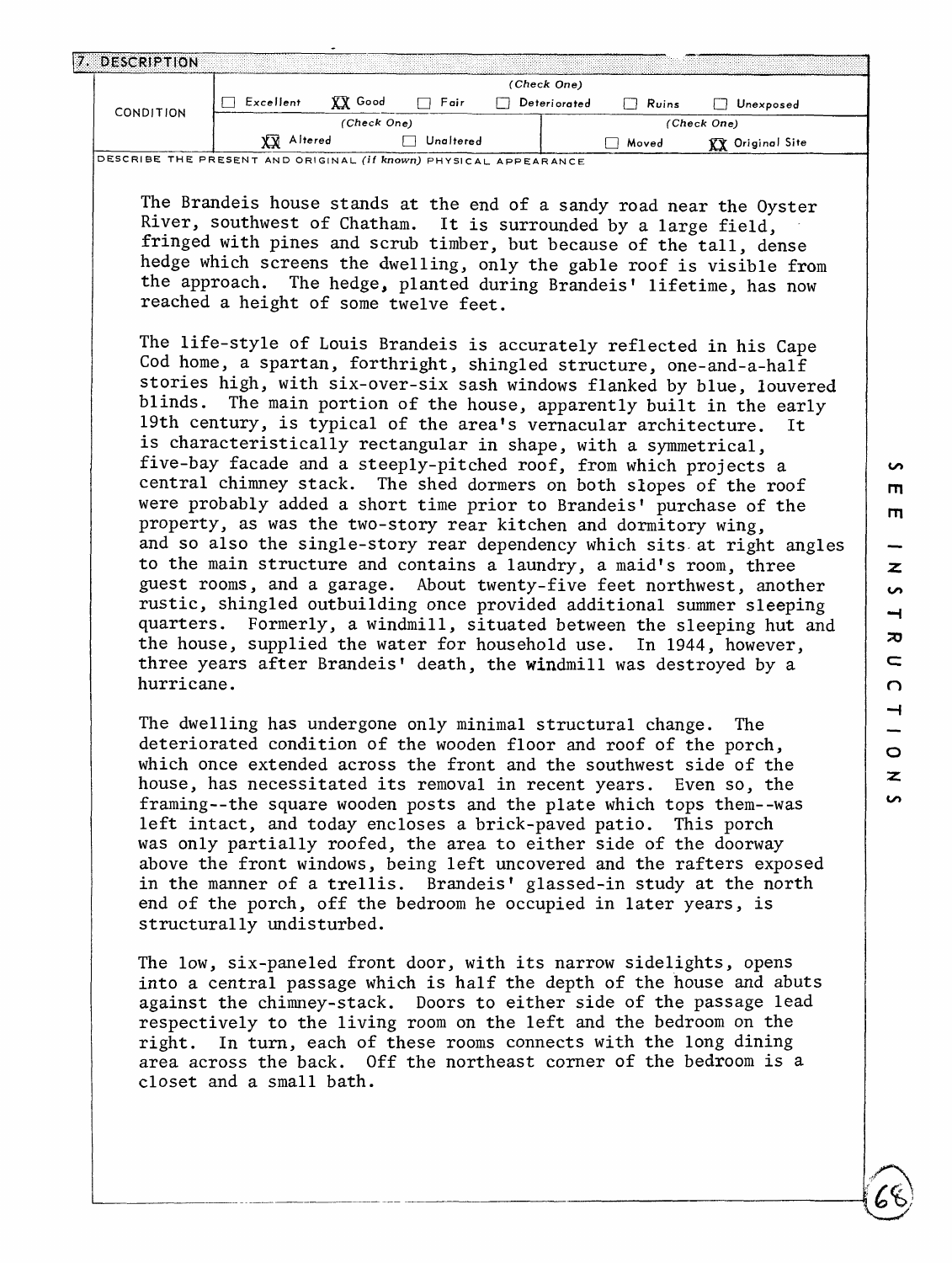| PERIOD (Check One or More as Appropriate)                |              |                  |                 |
|----------------------------------------------------------|--------------|------------------|-----------------|
| Pre-Columbian                                            | 16th Century | 18th Century     | XX 20th Century |
| 15th Century                                             | 17th Century | 19th Century     |                 |
| SPECIFIC DATE(S) (If Applicable and Known)               |              | $1922 - 1941$    |                 |
| AREAS OF SIGNIFICANCE (Check One or More as Appropriate) |              |                  |                 |
| Abar iginal                                              | Educati on   | XX Political     | Urban Planning  |
| Prehistoric                                              | Engineering  | Religion/Phi.    | Other (Specify) |
| Historic                                                 | Industry     | losophy          |                 |
| Agriculture                                              | Invention    | Science          |                 |
| Architecture                                             | Landscape    | Sculpture        |                 |
| Art<br>$\overline{\phantom{a}}$                          | Architecture | XX Social/Human- |                 |
| Cammerce                                                 | Literature   | itarian          |                 |
| Communications                                           | Military     | Theater          |                 |
| Canservation                                             | Music        | Transportation   |                 |

**STATEMENT OF SIGNIFICANCE**

"If we hold with Burke," writes Alpheus Mason, the principal biographer of Louis Braddeis, "that the standard of a statesman is the 'disposition to preserve and the ability to improve, taken together,' then Brandeis met that test."<sup>1</sup> The great juror stands as one of modern America's greatest defenders of the value of the single human being and the validity of freedom of choice. "Individual worth remained his favorite theme, human dignity his unvarying touchstone."<sup>2</sup> With Oliver Wendell Holmes, Jr., Brandeis stood in the vanguard of the movement to smash the mechanistic social Darwinism that dominated legal thinking at the beginning **of** the 20th century. His concern was translated into action in his fight for Progressive reform in Boston, and his famous dissents as a Supreme Court Justice were destined to become in later years the law of the land, vindicating his profound concern for the sympathetic application of human laws to human problems. Affirmed Chief Justice Earl Warren in 1956, "He proved not only the right to dissent in America, but also that dissent can be constructive."<sup>5</sup>

More than anywhere else, the old whaling village of Chatham on Cape Cod is intimately associated with the life of Justice Brandeis. He and his wife came to Chatham for the first time in the summer of 1922, and liked the place so well that the next year they purchased a modest, remotely-situated house on the Oyster River, to which they returned annually from their Washington apartment for the rest of their lives. Brandeis worked unremittingly on law cases through the Chatham summers, but in the "bare, familiar surroundings,"<sup>4</sup> he also found time to relax and be with his family. Men from all walks of life

1 Alpheus T. Mason, Brandeis:A Free Man's Life(New York: The Viking Press, 1946), p. 644. Ibid.

3 Quoted in Catherine Owens Peare, The Louis D. Brandeis Story (New York Thomas Y. Crowell Co., 1970), "Epilogue" (no page number). 4 Mason, p. 582.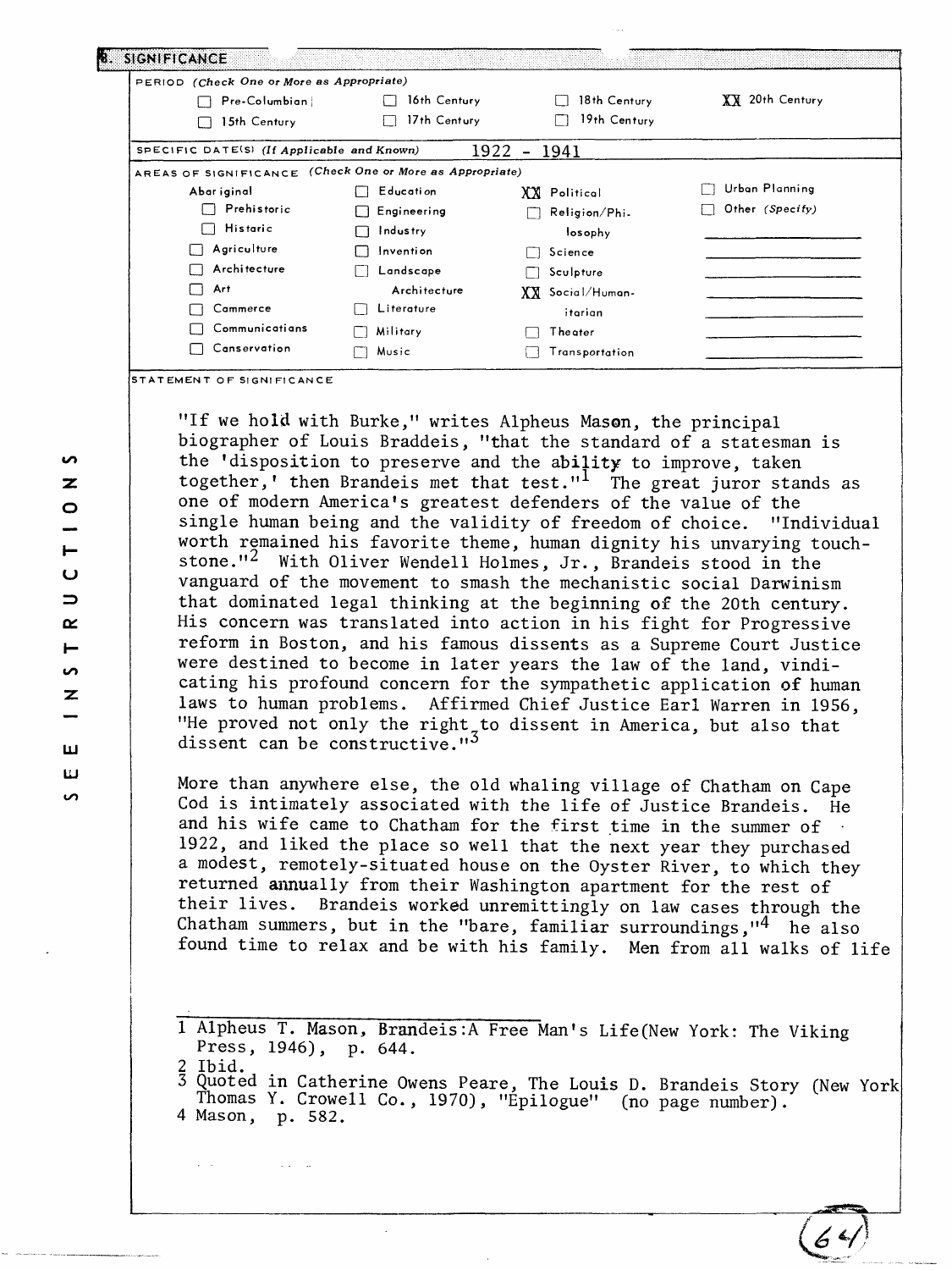|                     | 9. MAJOR BIBLIOGRAPHICAL REFERENCES                                                                                                                                                                                                                                                                                                                                                                                                    |                |        |    |               |          |                         |                                                                                                         |                         |      |
|---------------------|----------------------------------------------------------------------------------------------------------------------------------------------------------------------------------------------------------------------------------------------------------------------------------------------------------------------------------------------------------------------------------------------------------------------------------------|----------------|--------|----|---------------|----------|-------------------------|---------------------------------------------------------------------------------------------------------|-------------------------|------|
|                     | Knefsky, Samuel J. The Legacy of Holmes and Brandeis. New York:                                                                                                                                                                                                                                                                                                                                                                        |                |        |    |               |          |                         |                                                                                                         | The                     |      |
|                     | Macmillan Co., 1956.                                                                                                                                                                                                                                                                                                                                                                                                                   |                |        |    |               |          |                         |                                                                                                         |                         |      |
|                     | DeHaas, Jacob, Louis D. Brandeis, New York: Block Publishing Co., 1929.                                                                                                                                                                                                                                                                                                                                                                |                |        |    |               |          |                         |                                                                                                         |                         |      |
|                     | Mason, Alpheus, Brandeis: A Free man's Life, New York: The Viking Press, 1946                                                                                                                                                                                                                                                                                                                                                          |                |        |    |               |          |                         |                                                                                                         |                         |      |
|                     | Morison, Samuel Eliot, Henry B. Commager, and William E. Leuchtenburg. The                                                                                                                                                                                                                                                                                                                                                             |                |        |    |               |          |                         |                                                                                                         |                         |      |
|                     | Growth of the American Republic, Sixth edition (vol. II). New York:                                                                                                                                                                                                                                                                                                                                                                    |                |        |    |               |          |                         |                                                                                                         |                         |      |
|                     | Oxford University Press, 1969.                                                                                                                                                                                                                                                                                                                                                                                                         |                |        |    |               |          |                         |                                                                                                         |                         |      |
|                     | Peare, Catherine Owens, The Louis Brandeis Story, New York: Thomas Y. Crowell                                                                                                                                                                                                                                                                                                                                                          |                |        |    |               |          |                         |                                                                                                         |                         |      |
|                     | Crowell Company, 1970.                                                                                                                                                                                                                                                                                                                                                                                                                 |                |        |    |               |          |                         |                                                                                                         |                         |      |
|                     | 10. GEOGRAPHICAL DATA                                                                                                                                                                                                                                                                                                                                                                                                                  |                |        |    |               |          |                         |                                                                                                         |                         |      |
|                     | LATITUDE AND LONGITUDE COORDINATES<br>DEFINING A RECTANGLE LOCATING THE PROPERTY                                                                                                                                                                                                                                                                                                                                                       |                |        | 0. |               |          |                         | LATITUDE AND LONGITUDE COORDINATES<br>DEFINING THE CENTER POINT OF A PROPERTY<br>OF LESS THAN TEN ACRES |                         |      |
| CORNER              | LATITUDE                                                                                                                                                                                                                                                                                                                                                                                                                               | LONGITUDE      |        | R  |               | LATITUDE |                         |                                                                                                         | LONGITUDE               |      |
|                     | Degrees Minutes Seconds   Degrees Minutes Seconds                                                                                                                                                                                                                                                                                                                                                                                      |                |        |    |               |          | Degrees Minutes Seconds |                                                                                                         | Degrees Minutes Seconds |      |
| <b>NW</b>           | ۰                                                                                                                                                                                                                                                                                                                                                                                                                                      | $\circ$        | ,      |    | $\circ$<br>41 | 40       | 23                      |                                                                                                         |                         |      |
| <b>NE</b>           |                                                                                                                                                                                                                                                                                                                                                                                                                                        |                |        |    |               |          |                         | 69                                                                                                      | 59                      | 00   |
| SE.                 |                                                                                                                                                                                                                                                                                                                                                                                                                                        | $\Omega$       |        |    |               |          |                         |                                                                                                         |                         |      |
| SW                  | APPROXIMATE ACREAGE OF NOMINATED PROPERTY:                                                                                                                                                                                                                                                                                                                                                                                             |                |        |    |               |          |                         |                                                                                                         |                         |      |
|                     | LIST ALL STATES AND COUNTIES FOR PROPERTIES OVERLAPPING STATE OR COUNTY BOUNDARIES                                                                                                                                                                                                                                                                                                                                                     |                |        | 8  |               |          |                         |                                                                                                         |                         |      |
| STATE:              |                                                                                                                                                                                                                                                                                                                                                                                                                                        |                | CODE   |    | COUNTY        |          |                         |                                                                                                         |                         | CODE |
|                     |                                                                                                                                                                                                                                                                                                                                                                                                                                        |                |        |    |               |          |                         |                                                                                                         |                         |      |
| STATE:              |                                                                                                                                                                                                                                                                                                                                                                                                                                        |                | CODE   |    | COUNTY:       |          |                         |                                                                                                         |                         | CODE |
|                     |                                                                                                                                                                                                                                                                                                                                                                                                                                        |                |        |    |               |          |                         |                                                                                                         |                         |      |
|                     |                                                                                                                                                                                                                                                                                                                                                                                                                                        |                |        |    |               |          |                         |                                                                                                         |                         |      |
| STATE:              |                                                                                                                                                                                                                                                                                                                                                                                                                                        |                | CODE   |    | COUNTY:       |          |                         |                                                                                                         |                         | CODE |
| STATE:              |                                                                                                                                                                                                                                                                                                                                                                                                                                        |                | CODE   |    | COUNTY:       |          |                         |                                                                                                         |                         |      |
|                     |                                                                                                                                                                                                                                                                                                                                                                                                                                        |                |        |    |               |          |                         |                                                                                                         |                         | CODE |
|                     | 11. FORM PREPARED BY                                                                                                                                                                                                                                                                                                                                                                                                                   |                |        |    |               |          |                         |                                                                                                         |                         |      |
|                     | NAME AND TITLE:                                                                                                                                                                                                                                                                                                                                                                                                                        |                |        |    |               |          |                         |                                                                                                         |                         |      |
|                     | Robert Gamble and Chris Redburn - Historic Sites Survey                                                                                                                                                                                                                                                                                                                                                                                |                |        |    |               |          |                         |                                                                                                         |                         |      |
| <b>ORGANIZATION</b> |                                                                                                                                                                                                                                                                                                                                                                                                                                        |                |        |    |               |          |                         | DATE                                                                                                    |                         |      |
|                     | National Park Service                                                                                                                                                                                                                                                                                                                                                                                                                  |                |        |    |               |          |                         |                                                                                                         |                         |      |
|                     | STREET AND NUMBER:                                                                                                                                                                                                                                                                                                                                                                                                                     |                |        |    |               |          |                         |                                                                                                         |                         |      |
|                     | 1100                                                                                                                                                                                                                                                                                                                                                                                                                                   | L Street, N.W. |        |    |               |          |                         |                                                                                                         |                         |      |
| CITY OR TOWN:       |                                                                                                                                                                                                                                                                                                                                                                                                                                        |                |        |    | <b>STATE</b>  |          |                         |                                                                                                         |                         | CODE |
|                     | Washington                                                                                                                                                                                                                                                                                                                                                                                                                             |                |        |    |               |          | D.C.                    | <b>Service State</b>                                                                                    |                         |      |
|                     | 12. STATE LIAISON OFFICER CERTIFICATION                                                                                                                                                                                                                                                                                                                                                                                                |                |        |    |               |          |                         | NATIONAL REGISTER VERIFICATION                                                                          |                         |      |
|                     |                                                                                                                                                                                                                                                                                                                                                                                                                                        |                |        |    |               |          |                         |                                                                                                         |                         |      |
|                     | As the designated State Liaison Officer for the Na-                                                                                                                                                                                                                                                                                                                                                                                    |                | いたいしおい |    |               |          |                         | <b>Supra Contractor</b>                                                                                 |                         |      |
|                     | tional Historic Preservation Act of 1966 (Public Law                                                                                                                                                                                                                                                                                                                                                                                   |                |        |    |               |          |                         | I hereby certify that this property is included in the                                                  |                         |      |
|                     | 89-665). I hereby nominate this property for inclusion                                                                                                                                                                                                                                                                                                                                                                                 |                |        |    |               |          | National Register.      |                                                                                                         |                         |      |
|                     | in the National Register and certify that it has been                                                                                                                                                                                                                                                                                                                                                                                  |                |        |    |               |          |                         |                                                                                                         |                         |      |
|                     | evaluated according to the criteria and procedures set                                                                                                                                                                                                                                                                                                                                                                                 |                |        |    |               |          |                         |                                                                                                         |                         |      |
|                     | forth by the National Park Service. The recommended                                                                                                                                                                                                                                                                                                                                                                                    |                |        |    |               |          |                         |                                                                                                         |                         |      |
|                     | level of significance of this nomination is:                                                                                                                                                                                                                                                                                                                                                                                           |                |        |    |               |          |                         | Chief, Office of Archeology and Historic Preservation                                                   |                         |      |
|                     | National 7 State 7 Local 7                                                                                                                                                                                                                                                                                                                                                                                                             |                |        |    |               |          |                         |                                                                                                         |                         |      |
|                     |                                                                                                                                                                                                                                                                                                                                                                                                                                        |                |        |    |               |          |                         |                                                                                                         |                         |      |
|                     |                                                                                                                                                                                                                                                                                                                                                                                                                                        |                |        |    |               |          |                         |                                                                                                         |                         |      |
|                     | Name $\frac{1}{\sqrt{1-\frac{1}{2}}\left(\frac{1}{\sqrt{1-\frac{1}{2}}\left(\frac{1}{\sqrt{1-\frac{1}{2}}\left(\frac{1}{\sqrt{1-\frac{1}{2}}\left(\frac{1}{\sqrt{1-\frac{1}{2}}\left(\frac{1}{\sqrt{1-\frac{1}{2}}\left(\frac{1}{\sqrt{1-\frac{1}{2}}\left(\frac{1}{\sqrt{1-\frac{1}{2}}\left(\frac{1}{\sqrt{1-\frac{1}{2}}\left(\frac{1}{\sqrt{1-\frac{1}{2}}\left(\frac{1}{\sqrt{1-\frac{1}{2}}\left(\frac{1}{\sqrt{1-\frac{1}{2}}\$ |                |        |    | ATTEST:       |          |                         |                                                                                                         |                         |      |
|                     |                                                                                                                                                                                                                                                                                                                                                                                                                                        |                |        |    |               |          |                         |                                                                                                         |                         |      |
|                     |                                                                                                                                                                                                                                                                                                                                                                                                                                        |                |        |    |               |          |                         |                                                                                                         |                         |      |
|                     | Title $\overline{\phantom{a}}$                                                                                                                                                                                                                                                                                                                                                                                                         |                |        |    |               |          |                         |                                                                                                         |                         |      |
|                     |                                                                                                                                                                                                                                                                                                                                                                                                                                        |                |        |    |               |          |                         | Keeper of The National Register                                                                         |                         |      |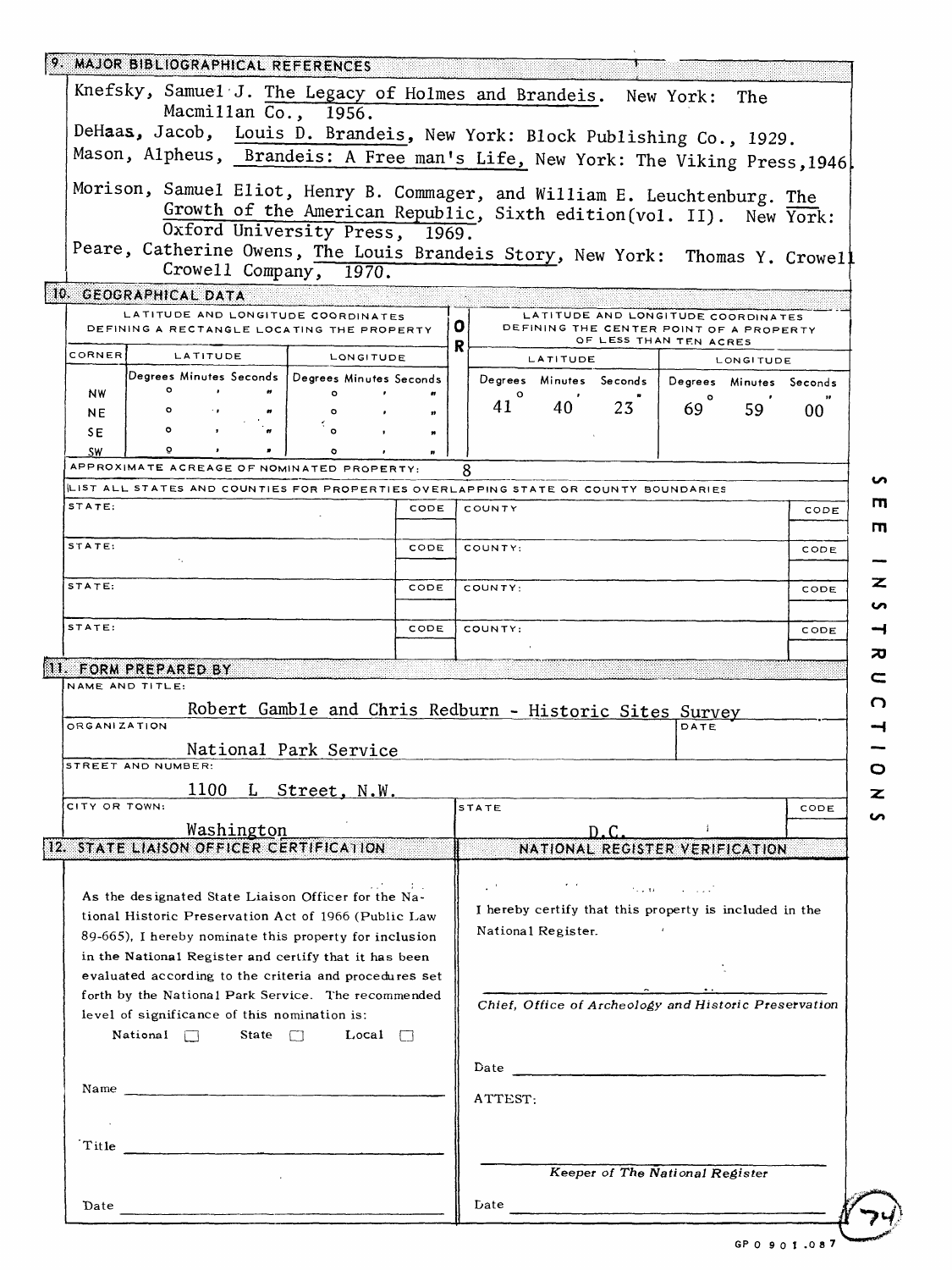| Form 10-300a<br>(July 1969) | UNITE                | TATES DEPARTMENT OF THE INTERIOR<br>NATIONAL PARK SERVICE | <b>ATE</b><br>Massachusetts |      |
|-----------------------------|----------------------|-----------------------------------------------------------|-----------------------------|------|
|                             |                      | NATIONAL REGISTER OF HISTORIC PLACES                      | COUNTY                      |      |
|                             |                      | Barnstable                                                |                             |      |
|                             |                      | INVENTORY - NOMINATION FORM                               | FOR NPS USE ONLY            |      |
| Louis Brandeis House        | (Continuation Sheet) |                                                           | <b>ENTRY NUMBER</b>         | DATE |
|                             |                      |                                                           |                             |      |
| (Number all entries)        |                      |                                                           |                             |      |

7. Description (Continued)

A chairrail encircles the living room, and a plain, vernacular mantelpiece, somewhat Federal in feeling, surrounds the fireplace opening. Here and in the dining room, the wallpaper was removed and the walls painted during the late 1940's. The simplicity of the living room woodwork is matched by that of the dining room, the focal point of which is another, larger fireplace.. Because they often enjoyed watching the sun as it sank behind the woods to the west, Justice and Mrs. Brandeis built a small, glazed alcove off the southwest corner of the room.

Adjacent to the door which goes into the low spacious, old-fashioned kitchen at the back of the house, another doorway conceals an enclosed secondary stairway to the upper rear bedrooms. The main stairway, in the entrance passage, rises in two short, very steep, and narrow flights against the chimney. Visible from the foot of the stairway is a line drawing of Sir Thomas More, hung against the chimney wall at the first turn of the steps. This is one of several pictures and family photographs that have been in the house for many years. On the second floor, there are a number of small bedrooms, all uniformly simple, and sparcely furnished. On the west side of the stair landing at the front of the upper floor is Mrs. Brandeis' bedroom and study, still much as it was during her lifetime.

A path winds from the cluster of buildings a short distance through the woods along the Oyster River to the weathered boathouse used by Brandeis. Although somewhat dilapidated, the structure is still very sound.

At the death of Mrs. Brandeis, nee Alice Goldmark, in 1945, the Chatham house passed to the eldest daughter, Elizabeth Brandeis Raushenbush. Mrs. Raushenbush still owns the property, and today it is used by the family in much the same way as it has been for half a century.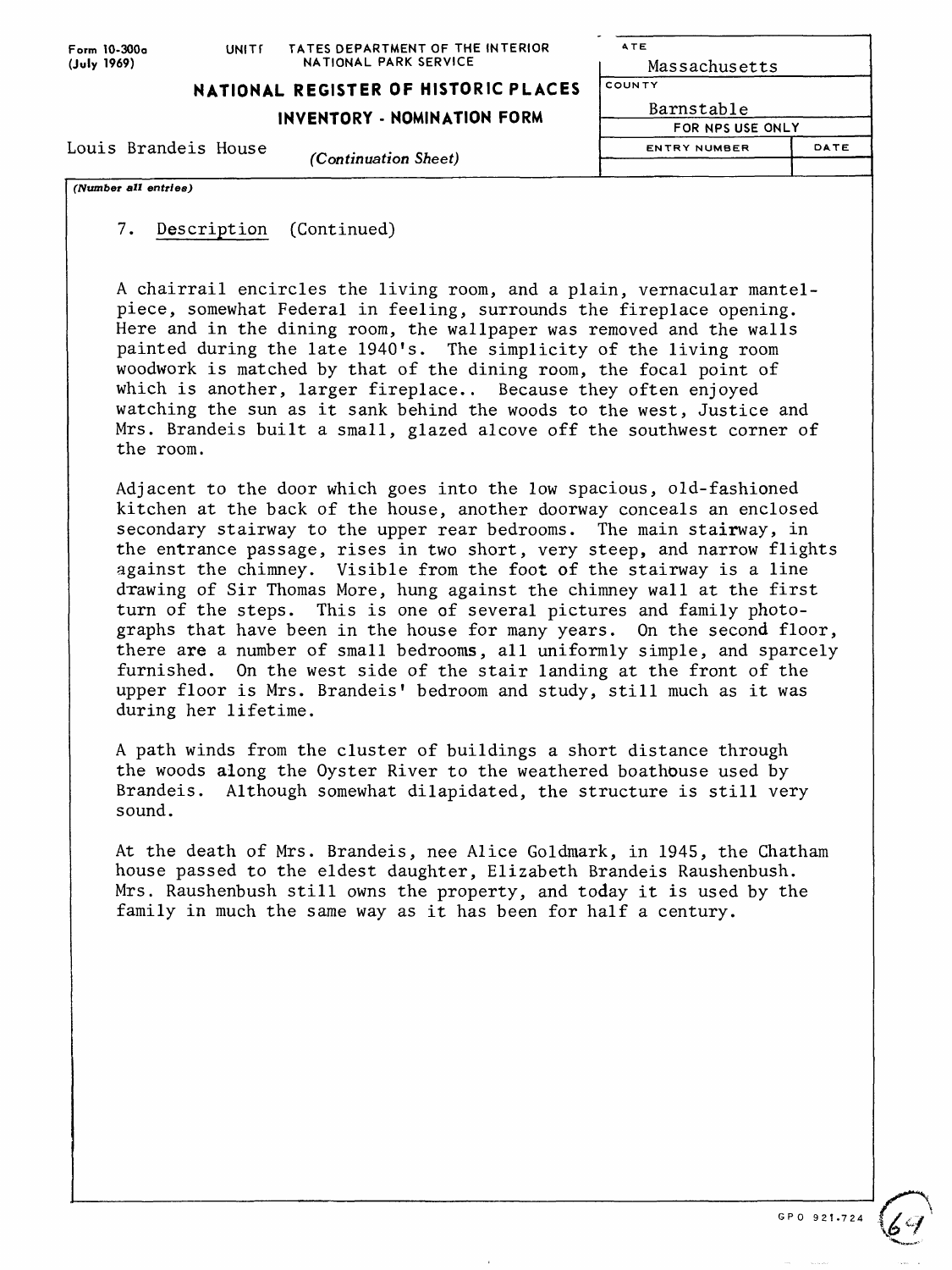| Form 10-300a<br>UNIT' |  | TATES DEPARTMENT OF THE INTERIOR     | ATE                 |      |
|-----------------------|--|--------------------------------------|---------------------|------|
| (July 1969)           |  | NATIONAL PARK SERVICE                | Massachusetts       |      |
|                       |  | NATIONAL REGISTER OF HISTORIC PLACES | <b>COUNTY</b>       |      |
|                       |  | INVENTORY - NOMINATION FORM          | Barnstable          |      |
|                       |  |                                      | FOR NPS USE ONLY    |      |
| Louis Brandeis House  |  |                                      | <b>ENTRY NUMBER</b> | DATE |
|                       |  | (Continuation Sheet)                 |                     |      |
| (Number all entries)  |  |                                      |                     |      |

8. Significance (Continued)

visited him there, "sought his advice and found it generously given." $\delta$ Writes Mason, "Brandeis' life at Chatham was typical of the man's deep love of simplicity and reflected the universal element of greatness- the capacity to stand alone, to be independent of the activities and judgments of the rest of mankind." The house and its setting remain little-changed today, and Brandeis, descendents still spend a portion of each year there.

## BIOGRAPHY

Louis Brandeis was born in Louisville, Kentucky, in 1856, the son of cultivated Bohemian Jewish parents who had immigrated to America from Prague in 1849. Schooled in Louisville and in Germany, he was admitted to Harvard Law School in 1873 and graduated three years later at the head of his class. He was a "character in his own way," wrote a fellow student, "--one of the most brilliant legal minds they have ever had here!"<sup>/</sup> After Harvard, Brandeis embarked upon a legal career in St. Louis, but soon returned to Boston.

There he developed a large and successful private practice, and soon became well-known for his gratis defense of the public interest. As attorney for the New England Policy-Holders' Protective Committee, he unearthed sufficient evidence against the Equitable Life Assurance Society of New York to initiate a legislative investigation. To replace the corrupt insurance system, he then created a plan for savings-bank life insurance which was inaugurated in Massachusetts in 1907. As the Progressive movement reached full tide, Brandeis also became involved in the problems of railroad rate regulation, labor-management relations, and wage and hour laws.

5 Ibid. Articulate visitors recorded vivid impressions of Brandeis at Chatham. In 1929, Jacob DeHaas wrote: "In an old sweater under his heavy tweed jacket, cap on head, he saunters through the berry paths that lead from his Chatham home to the river inlet and to a chosen companion reveals his longings, hopes, and aspirations." (see Mason, p. 593). On November 23, 1926, Robert W. Bruere penned a letter to Brandeis: "I rarely go to my desk or face the perplexities of day-to-day decisions without walking with you again over the dunes of Chatham and hearing you meditate aloud on 'the things worth living for.'" (see Ibid,, p. 643.)

<sup>6</sup>Ibid., p. 582, quoting in part Philip Bernstein, "My Pilgrimage to Brandeis," in The Reconstructionist, December 1941.

 $^7$  William E. Cushing, quoted in ibid., p. 3.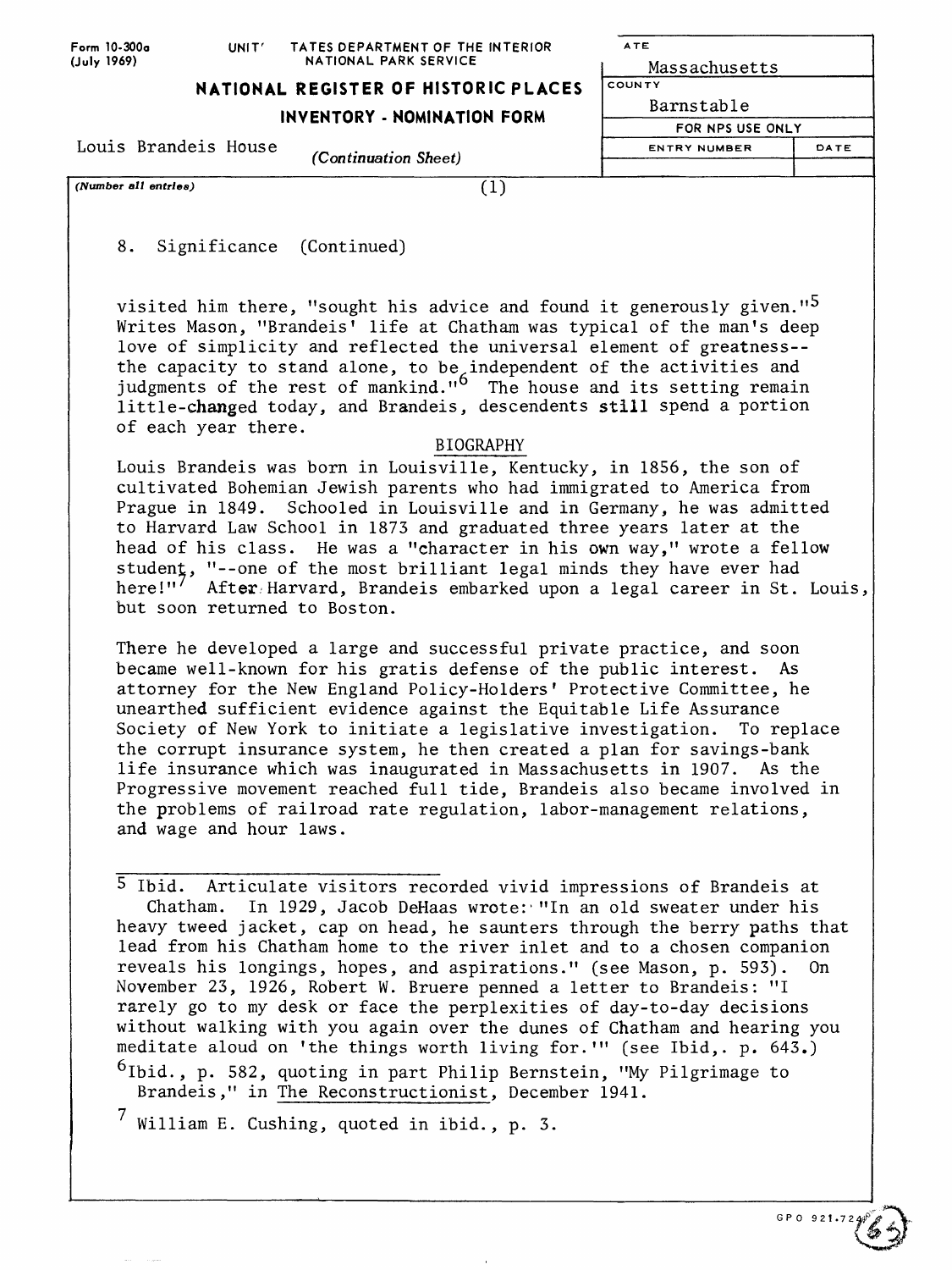| Form 10-300a<br>(July 1969) | UNIT <sup>I</sup>           | TATES DEPARTMENT OF THE INTERIOR<br>NATIONAL PARK SERVICE | <b>ATE</b><br>Massachusetts |      |
|-----------------------------|-----------------------------|-----------------------------------------------------------|-----------------------------|------|
|                             |                             | NATIONAL REGISTER OF HISTORIC PLACES                      | <b>COUNTY</b>               |      |
|                             | INVENTORY - NOMINATION FORM |                                                           |                             |      |
|                             |                             | FOR NPS USE ONLY                                          |                             |      |
| Louis Brandeis House        |                             |                                                           | <b>ENTRY NUMBER</b>         | DATE |
|                             |                             | <i>(Continuation Sheet)</i>                               |                             |      |
| (Number all entries)        |                             | $\left 2\right\rangle$                                    |                             |      |

8. Significance (Continued)

His name first became nationally-known with the publication in 1914 of a study called Other People's Money and How the Bankers Use It--a popular and devastating attack on corporate power. The book proved instrumental in effecting the passage of both the Clayton Act and the Federal Trade Commission Act, and was but one of many ways in which Brandeis played a decisive role in the development of Woodrow Wilson's "New Freedom." Buttressing the philosophical ties between the two men--the President and the jurist--was a close and deepening personal friendship. It was Brandeis who convinced Wilson that the power of big business must be curbed through trust-busting rather than mere regulation.

Wilson's appointment of Brandeis to the Supreme Court on January 28, 1916 was an unequivocal endorsement of liberal reform. Both because of Brandeis' views and because he was the first Jew to sit on the high court, his appointment aroused a storm of protest among large segments of the nation's legal establishment, and precipitated an appalling outburst of anti-Semitism. Given a voice and a vote in the citadel of corporate power, Brandeis continued to wage his struggle against privilege and enforced conformity. Fittingly, one of those whom he had come to admire most from the past was Sir Thomas More. On numerous issues involving human welfare and the right of dissent, he and Justice Holmes stood against the majority of the Court. Whitney v. California (1927), one of his most famous opinions, he argued that free speech must not in any way be impaired unless there existed a "clear and present danger."

Although Brandeis did not support all of the legislative measures of the New Deal period, much of the legislation enacted during Roosevelt's famous First Hundred Days reflected his influence through his followers, Felix Frankfurter of Harvard Law School, Benjamin Cohen, and Thomas Corcoran. As Morison and Commager have remarked, in the hands of such men as Brandeis and Holmes, "sociological jurisprudence was a program as well as a method. It held that truth of law, like truth in general, was something to be found by experience; that good law was what worked best for society; and that the actual<sub>g</sub>day-by-day workings of the law were more important than abstractions."

8

Samuel Eliot Morison, Henry Steele Commager, and William E. Leuchtenburg, The Growth of the American Republic, Sixth edition Vol.11, (New York: Oxford University Press, 1969), p. 209.